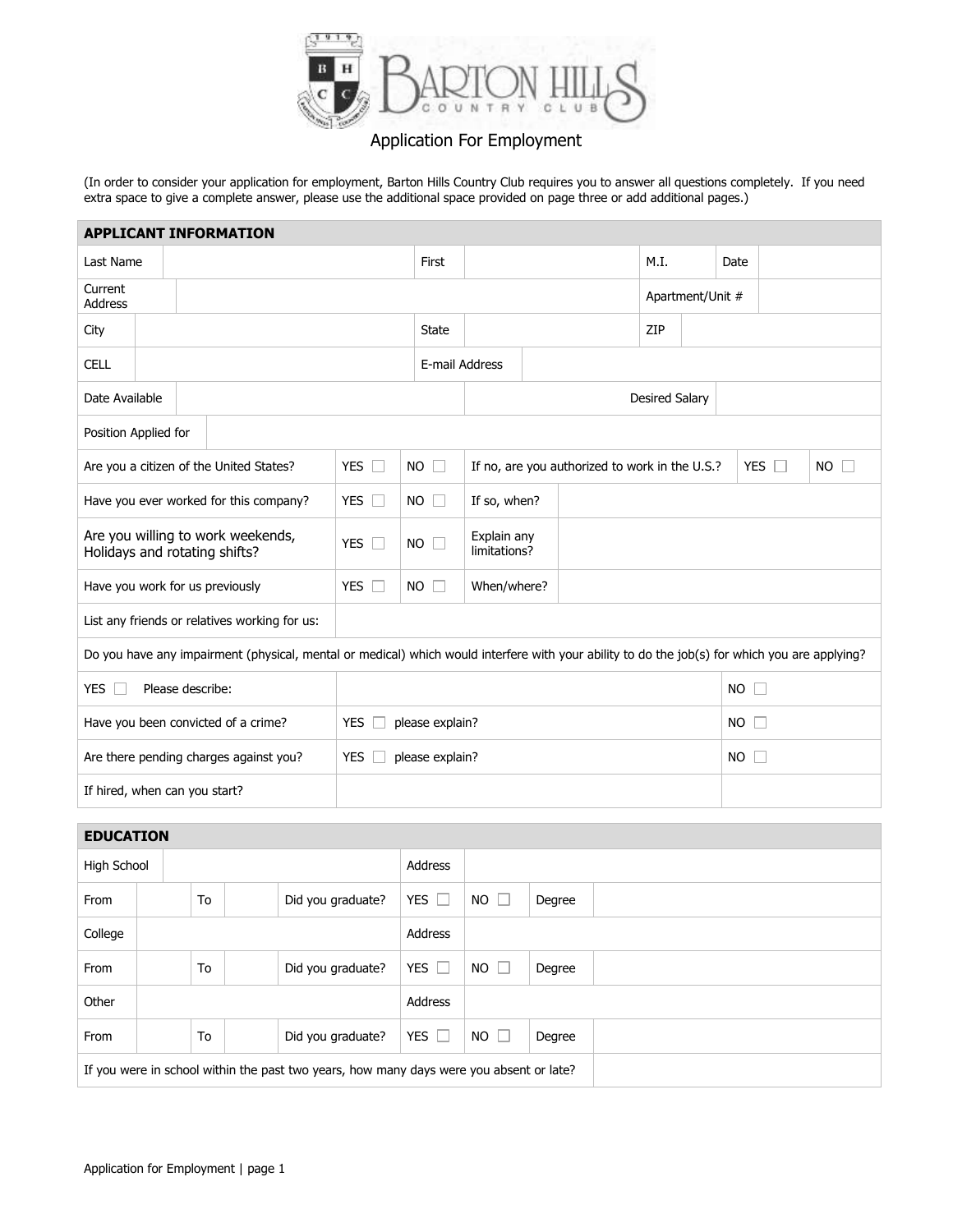### **SKILLS | QUALIFICATIONS | MILITARY SERVICE**

Do you have any skills, qualifications or experiences which you feel would especially fit you for work with the Club?

| If hired, do you have a reliable means of transportation to get to work? YES $\Box$<br>NO II |                           |                           |                           |  |  |
|----------------------------------------------------------------------------------------------|---------------------------|---------------------------|---------------------------|--|--|
| Are you 18 years or older?                                                                   | YES $\Box$<br>$NO$ $\Box$ | Armed Forces service?     | YES $\Box$<br>$NO$ $\Box$ |  |  |
| From:<br>to                                                                                  |                           | Branch of Service?        | Duties?                   |  |  |
| Rank at time of enlistment?                                                                  |                           | Rank/rating at discharge? |                           |  |  |

| <b>PREVIOUS EMPLOYMENT</b>          |    |                                                                                        |                        |                  |                      |    |  |  |
|-------------------------------------|----|----------------------------------------------------------------------------------------|------------------------|------------------|----------------------|----|--|--|
| Company                             |    |                                                                                        | Phone                  |                  |                      |    |  |  |
| <b>Address</b>                      |    |                                                                                        | Supervisor             |                  |                      |    |  |  |
| Job Title                           |    |                                                                                        | \$                     | Ending Salary \$ |                      |    |  |  |
| Responsibilities                    |    |                                                                                        |                        |                  |                      |    |  |  |
| To<br>From<br>Reason for Leaving    |    |                                                                                        |                        |                  |                      |    |  |  |
|                                     |    | May we contact your previous supervisor for a reference?                               | $NO$ $\Box$            |                  |                      |    |  |  |
| Company                             |    |                                                                                        | Phone                  |                  |                      |    |  |  |
| Address                             |    |                                                                                        | Supervisor             |                  |                      |    |  |  |
| Job Title<br><b>Starting Salary</b> |    |                                                                                        |                        | \$               | <b>Ending Salary</b> | \$ |  |  |
| Responsibilities                    |    |                                                                                        |                        |                  |                      |    |  |  |
| From                                | To | Reason for Leaving                                                                     |                        |                  |                      |    |  |  |
|                                     |    | May we contact your previous supervisor for a reference?                               | $NO$ $\Box$            |                  |                      |    |  |  |
| Company                             |    |                                                                                        |                        | Phone            |                      |    |  |  |
| <b>Address</b>                      |    |                                                                                        |                        | Supervisor       |                      |    |  |  |
| Job Title                           |    |                                                                                        | <b>Starting Salary</b> | \$               | Ending Salary \$     |    |  |  |
| Responsibilities                    |    |                                                                                        |                        |                  |                      |    |  |  |
| From                                | To | Reason for Leaving                                                                     |                        |                  |                      |    |  |  |
|                                     |    | May we contact your previous supervisor for a reference?                               | YES $\Box$             | $NO$ $\Box$      |                      |    |  |  |
|                                     |    | If you were employed within the past two years, how many days were you absent or late? |                        |                  |                      |    |  |  |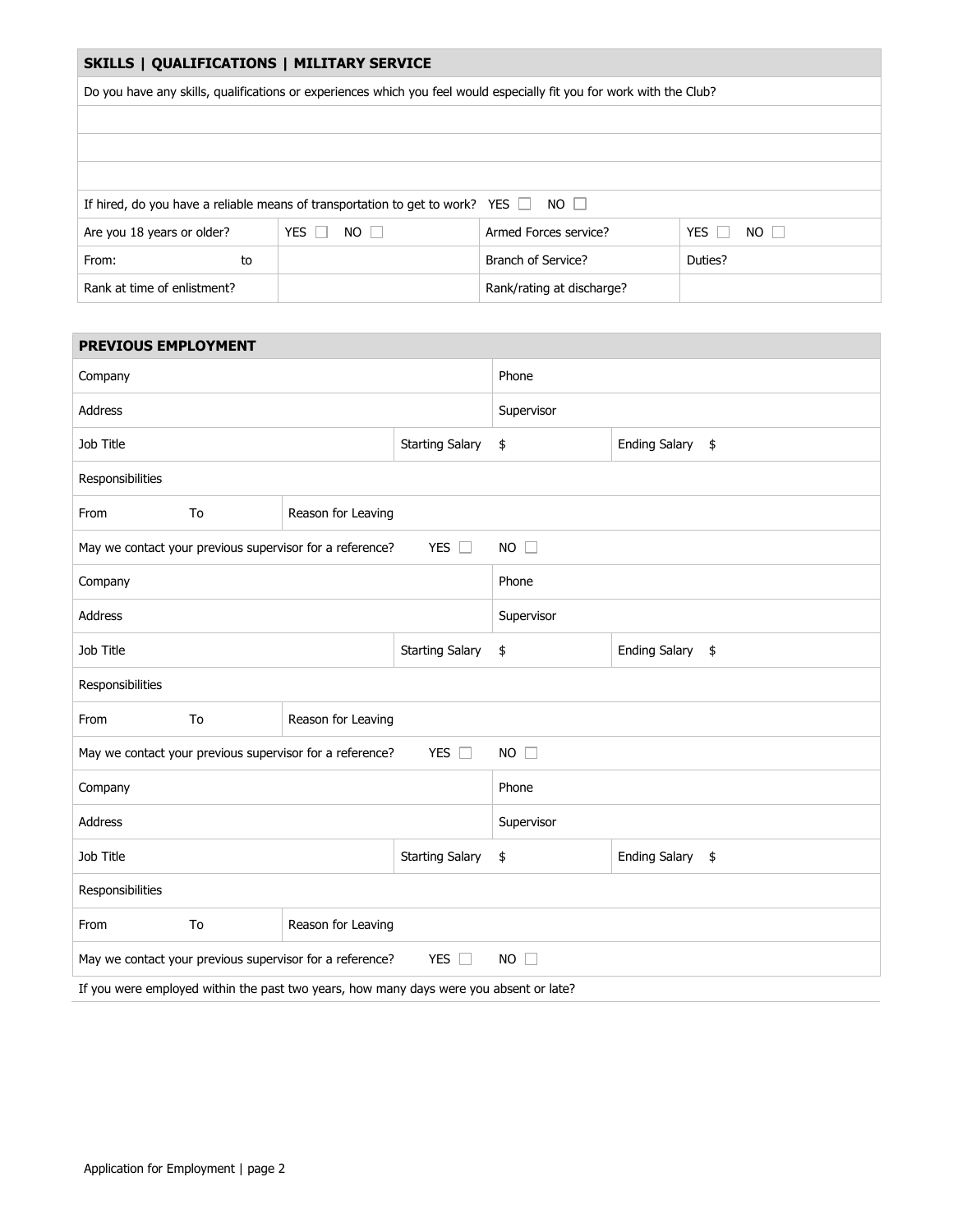| <b>REFERENCES</b>                          |              |  |  |  |  |
|--------------------------------------------|--------------|--|--|--|--|
| PLEASE LIST THREE PROFESSIONAL REFERENCES. |              |  |  |  |  |
| Full Name                                  | Relationship |  |  |  |  |
| Company                                    | Phone        |  |  |  |  |
| Address                                    |              |  |  |  |  |
| Full Name                                  | Relationship |  |  |  |  |
| Company                                    | Phone        |  |  |  |  |
| Address                                    |              |  |  |  |  |
| Full Name                                  | Relationship |  |  |  |  |
| Company                                    | Phone        |  |  |  |  |
| Address                                    |              |  |  |  |  |

## **ADDITIONAL INFORMATION:**

# **Notice to all participants:**

Before any applicant can begin work, the person must be able to verify, under federal law, that he or she is authorized to work in the United States. All applicants offered a position with Barton Hills Country Club will have to document their authorization to work before the hiring process will be complete.

All applicants are being notified at this time that, if selected for hire, it will be your responsibility to provide Barton Hills Country Club with documentation showing your right to work. Barton Hills Country Club is giving you this notice so you may have those documents ready if you should be offered a position with the Club. The documents will be reviewed by the Personnel Department at the time a conditional offer of employment is made.

What is your availability? List the hours you WILL be available to work; if a student, when is your expected last day of work prior to the next school year?

| Month(s)               | Monday | Tuesday | Wednesday | Thursday | Friday | Saturday | Sunday |
|------------------------|--------|---------|-----------|----------|--------|----------|--------|
| thru<br>Jan.<br>April  |        |         |           |          |        |          |        |
| May<br>thru<br>August  |        |         |           |          |        |          |        |
| Sept. thru<br>December |        |         |           |          |        |          |        |
|                        |        |         |           |          |        |          |        |